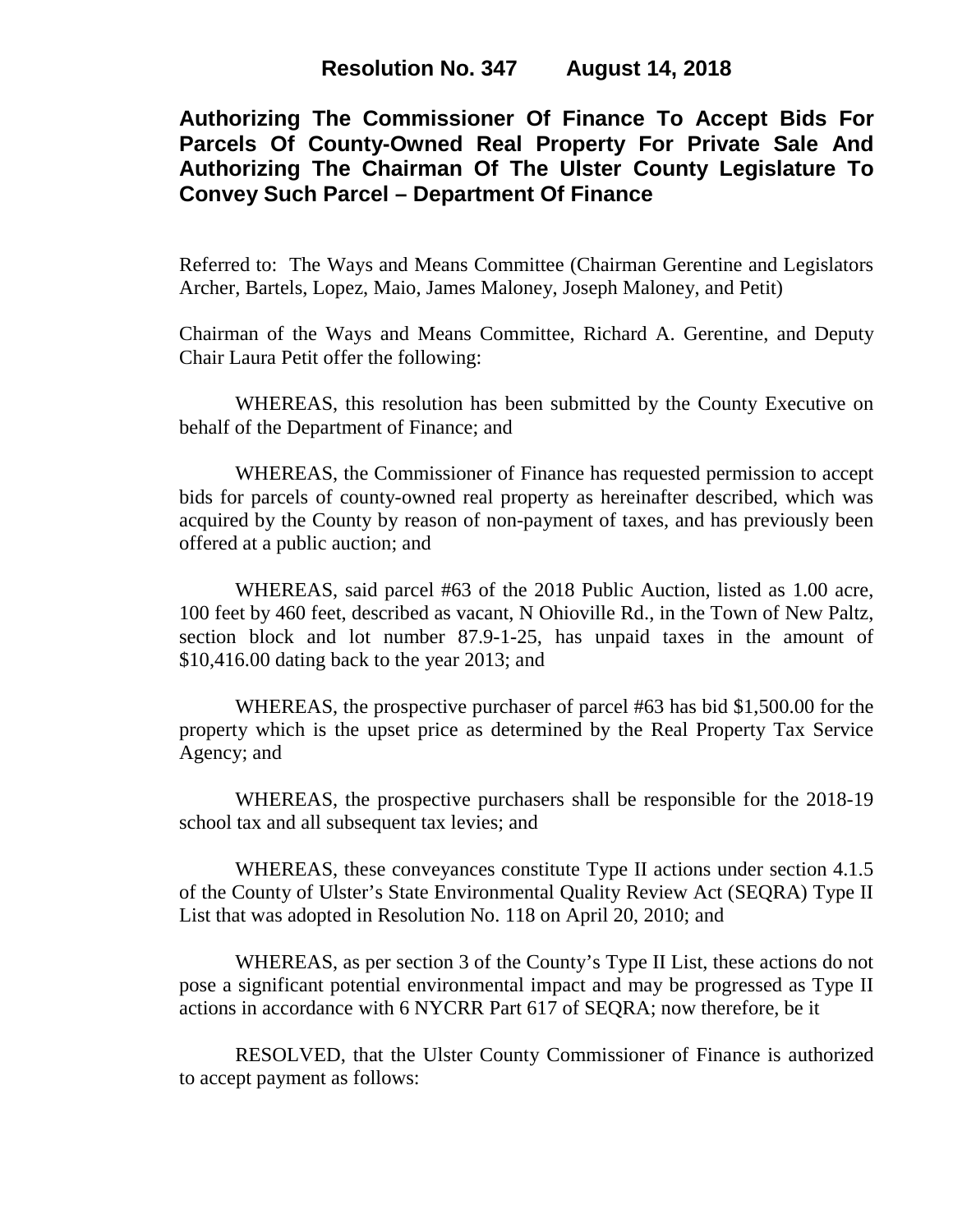#### **- Page 2 -**

## **Resolution No. 347 August 14, 2018**

**Authorizing The Commissioner Of Finance To Accept Bids For Parcels Of County-Owned Real Property For Private Sale And Authorizing The Chairman Of The Ulster County Legislature To Convey Such Parcel – Department Of Finance**

| <b>PREVIOUS OWNER</b>                                         | <b>TOWN</b> | <b>BIDDER</b>                                                          | <b>BID AMOUNT</b> |
|---------------------------------------------------------------|-------------|------------------------------------------------------------------------|-------------------|
| Valentino, Lenore & Ralph<br>SBL#: 87.9-1-25<br>Parcel # $63$ | New Paltz   | Scialpi, Robert \$1,500.00<br>Moradel, Amanda<br>158 South Main Street |                   |
| <b>Unpaid Taxes: \$10,416.00</b>                              |             | Ellenville, NY 12428                                                   |                   |

and, be it further,

RESOLVED, that the Chairman of the Ulster County Legislature is authorized and directed to make, execute and deliver to said bidder making payment, a quitclaim deed conveying the interest of the County in said parcel, which quitclaim deed shall contain the covenant that the said County of Ulster shall in no event be or become liable for any defects in title conveyed for any cause whatsoever, and that no claim or demand of any nature shall ever be made against the County of Ulster arising from such sale, conveyance or the proceedings leading thereto,

and move its adoption.

#### ADOPTED BY THE FOLLOWING VOTE:

AYES: 22 NOES: 0 (Absent: Legislator Collins)

Passed Committee: Ways and Means on August 14, 2018

FINANCIAL IMPACT: TOTAL UNPAID TAXES: \$10,416.00 TOTAL ACCEPTED BID: \$ 1,500.00